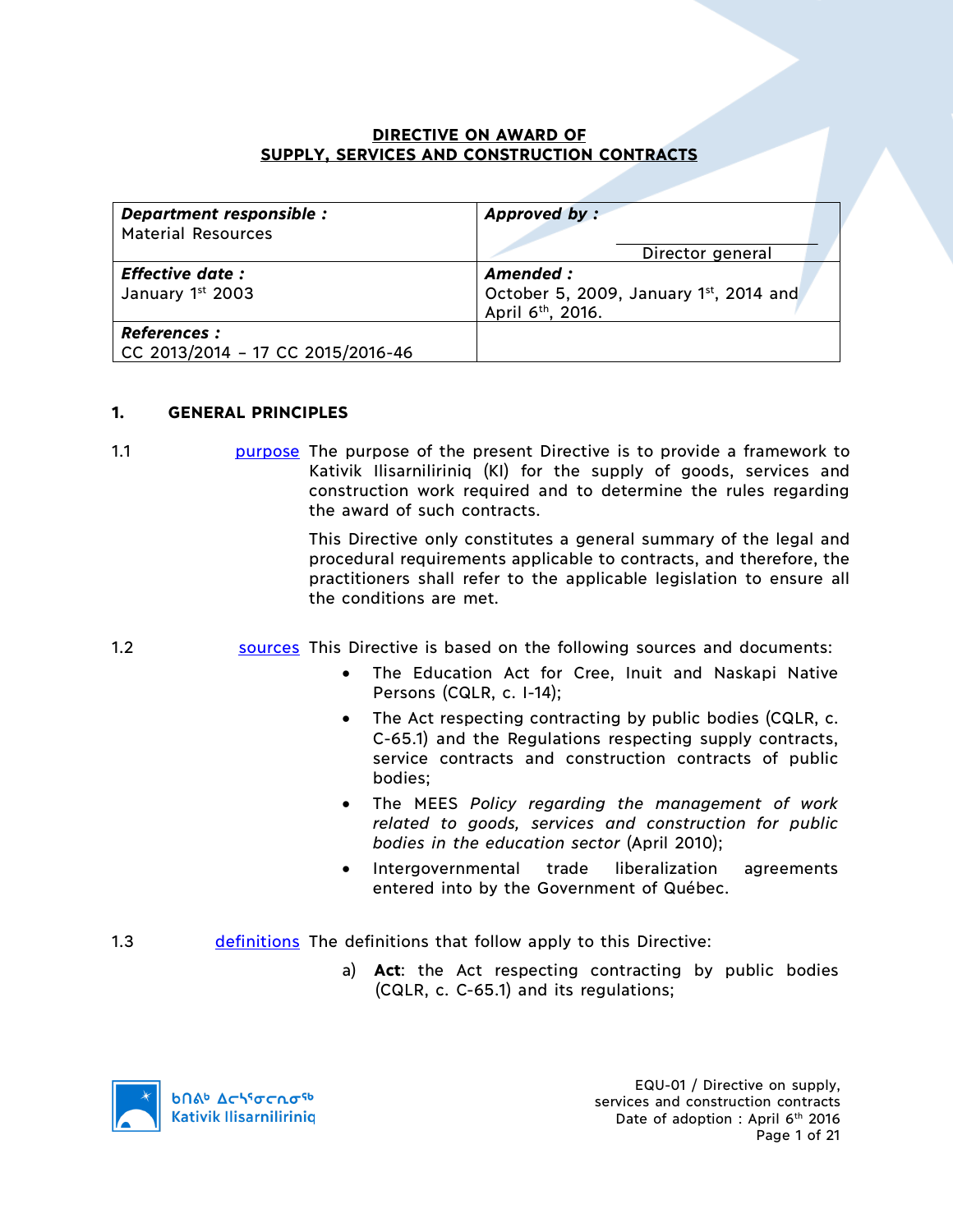- b) **call for tender:** call for competitive bids from several suppliers, inviting them to submit a tender for the purpose of obtaining a contract;
- c) call for tender by invitation<sup>1</sup>: sent to a limited number of suppliers identified by the purchasing services and/or the person(s) making the requisition;
- d) **construction contract:** contract for preliminary soil preparation, foundation works, construction, renovation, repair, maintenance, alteration or demolition of a building or of a civil engineering work that requires skilled labour from the building trades and to which the Building Act (chapter B-1.1) applies;
- e) **contract**: an agreement of wills by which one or several persons obligate themselves to one or several other persons to perform a service related to the purchase/lease of goods or services, construction, etc. It can be verbal or written and is formed by the sole exchange of consents between persons having capacity to contract;
- f) **public call for tender**: notice of invitation to submit a tender posted on the electronic tendering system approved by the Government;
- g) **Purchasing Agent**: person responsible employed by the Board for managing requests for goods and supplies;
- h) **requisitioner**: person who is empowered to acquire equipment and supplies within the budget of the department he represents;
- i) **requisition form:** to be used for any requisition;
- j) **SEAO**: Système Électronique d'Appel d'Offre du Gouvernement Québec.

# **2. GENERAL PRINCIPLES**

- 2.1 **burpose** While respecting any governmental agreement applicable to the School Board and in accordance with the *Act Respecting Contracting by Public Bodies* and its by-laws, this Directive aims at promoting :
	- a) public confidence in the public procurement process by attesting to the integrity of tenderers;

<sup>1</sup> Nunavik suppliers should be invited.



 $\overline{a}$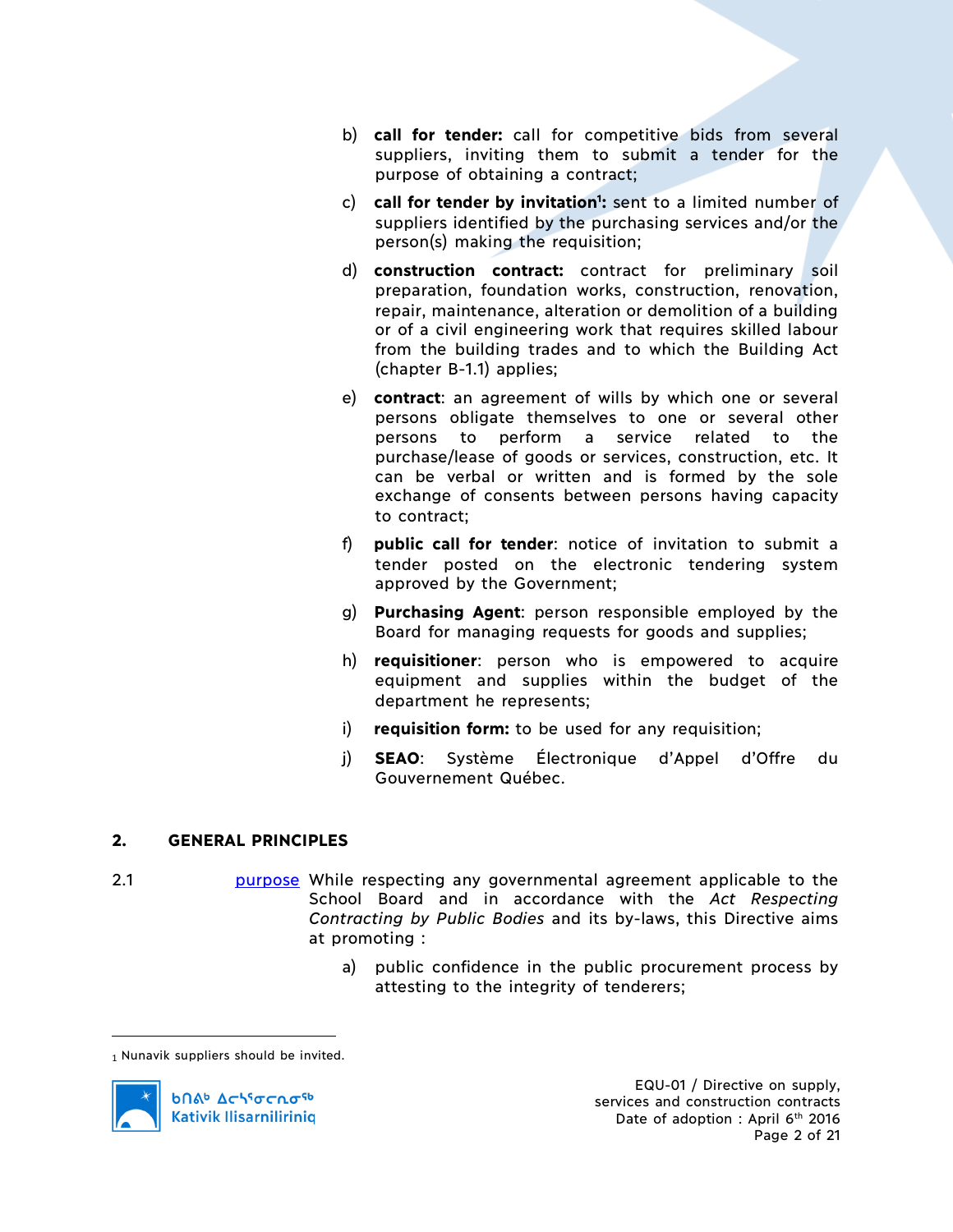- b) transparency in contracting processes;
- c) the honest and fair treatment of tenderers;
- d) the opportunity for qualified tenderers to compete in calls for tenders made by KI;
- e) the use of effective and efficient contracting procedures, including careful, thorough evaluation of procurement requirements;
- f) the implementation of quality assurance systems for the goods, services or construction work required by KI; and
- g) accountability reporting by the Board to verify the proper use of public funds.

### 2.2 **application** This Directive applies to :

- a) supply contracts, including contracts for the purchase, lease or rental of movable property, which may include the cost of installing, operating and maintaining the property;
- b) construction contracts;
- c) service contracts  $2$ ;
- d) contracts of affreightment, contracts of carriage other than those subject to an Act, damage insurance contracts and contracts of enterprise other than construction contracts are considered to be service contracts.

Consultants are service providers covered by this Directive.

- *books* The acquisition of books by the Board is not governed by the present Directive but rather by a specific process pursuant to the Act *Respecting the development of Québec Firms in the Book Industry* (CQLR. c. D-8.1). A mutual agreement contract process is mandatory with accredited bookstores and provisions under this specific Law must be respected.
- 2.3 compliance All acquisitions by the School Board must be made in compliance with this Directive and the documents that form its basis and in accordance with the funds available. Any of the School Board's acquisitions will be done according to the purchasing/contracting process pursuant to the Act Respecting Contracting by Public Bodies and its regulations or, where applicable, according to the purchasing process pursuant to this Directive.

<sup>2</sup> Other than contracts to integrate the arts with the architecture and environment of KI buildings and sites.



 $\overline{a}$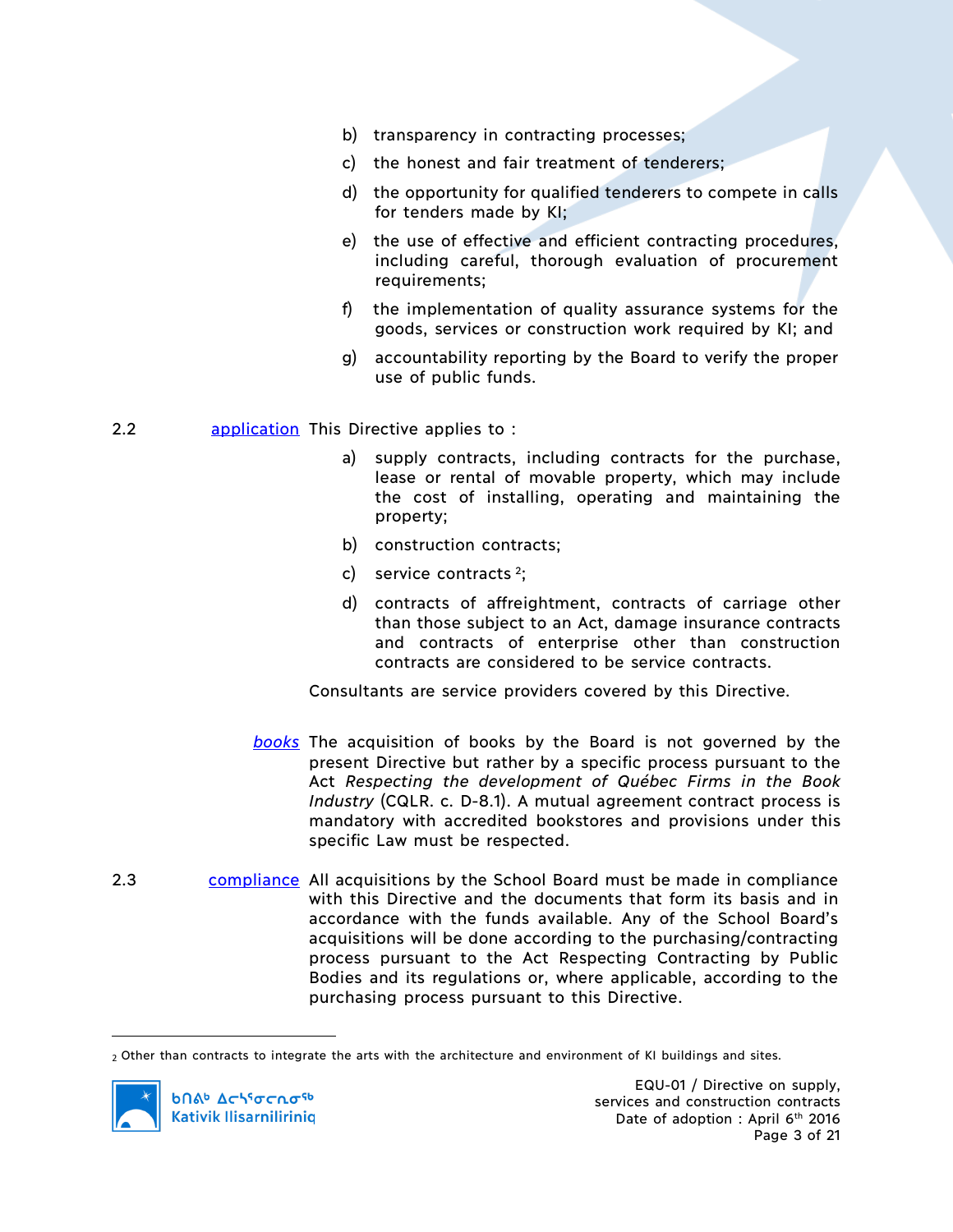- 2.4 **burier purchase** Only the Purchasing Services are empowered to issue purchase order orders, except for those matters where this power has been issuance specifically delegated to another authority.
- 2.5 **awarding** As a ruling principle, contracts will be awarded to the lowest of contracts qualified bidder, taking into consideration the use, the quality of the product, the delivery times and service quality.
- 2.6 **preference** The School Board favours using suppliers, service providers, and to Nunavik contractors from Nunavik whenever the Act respecting contracting supplier by public bodies and its by-laws allow it to do so, as long as there is a sufficient number of tenders in the region for the sector of activity targeted by the call for tenders<sup>3</sup>.
- 2.7 **personnal** The Board purchasing system shall not be used for personal purchases purchases.
- 2.8 **Selection** The Board shall set-up a selection committee that will evaluate committee tenders for:
	- a) Quality;
	- b) Minimum Quality-Price;
	- c) Quality-Price.

In the case of Minimum Quality-Price the selection committee must ensure criteria's required are met without knowing the price submitted. In the case of Quality–Price the selection committee must evaluate quality without knowing the price submitted.

Where the evaluation of tenders is for awarding a contract involving an expenditure equal to or above \$100,000 the selection committee must be composed of a secretary in charge of coordinating activities and of at least 3 members 1 of whom must come from outside the school board (Annex C)

### **3. REQUIREMENTS**

Any contract covered by this Directive must follow a competitive bidding process, incorporate objective evaluation assessment where appropriate and promote Nunavik economy.

3.1 **principle for To ensure the sound management of contracts involving an** contract under expenditure below \$100,000, the Board must, among other \$100,000 means, consider whether it should :

 <sup>3</sup> Excluding contracts subject to an intergovernmental agreement*.*

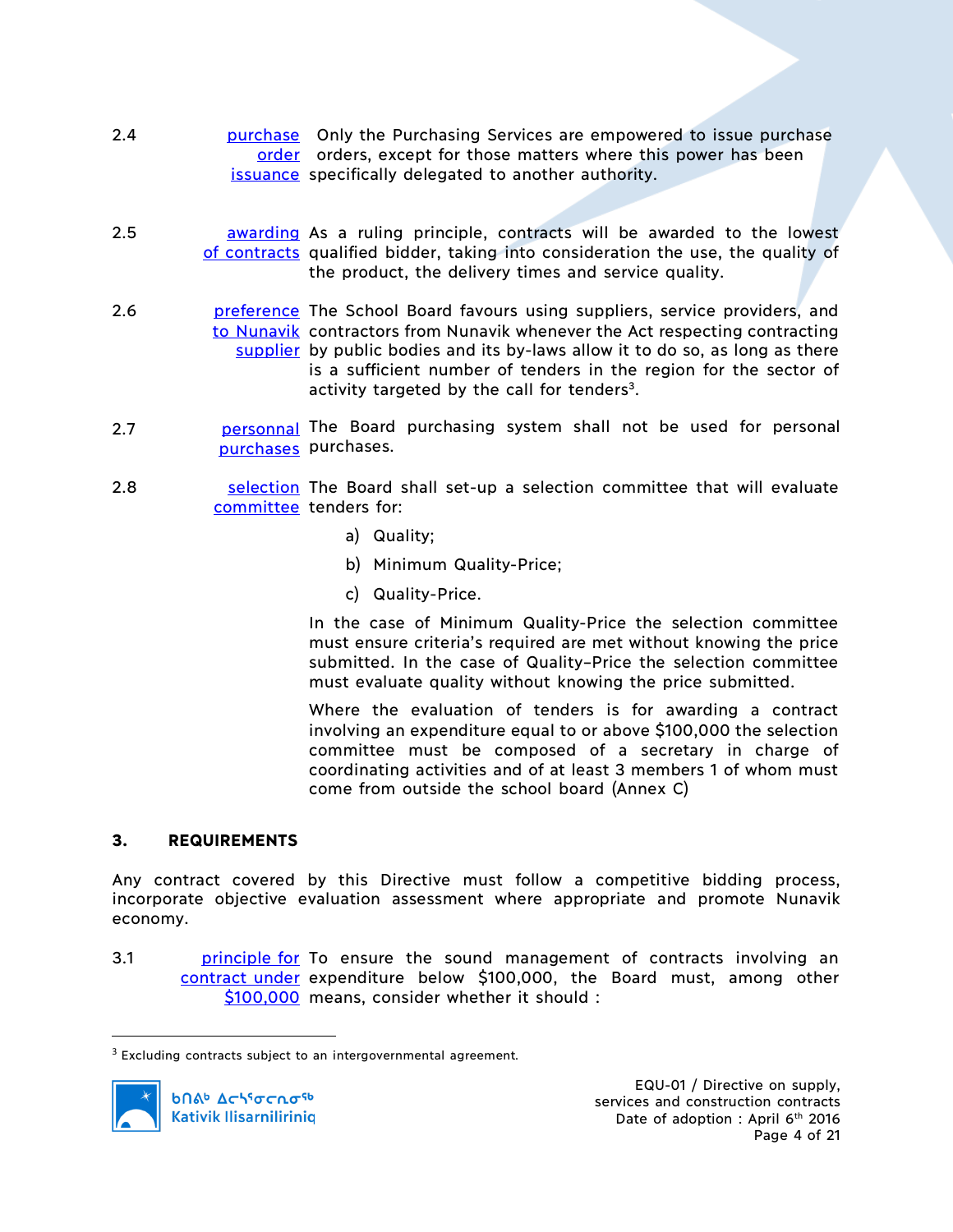- a) make a public call for tenders or issue an invitation to tender;
- b) introduce measures to favour the procurement of goods, services or construction work from tenderers or contractors in the region concerned, subject to any applicable intergovernmental agreement;
- c) use a rotation system among the tenderers or contractors they deal with, or seek new tenderers or contractors;
- d) include provisions to control the amount of such contracts and of any related additional expenditure, especially in the case of contracts by mutual agreement; or
- e) set up a monitoring mechanism to ensure that the contracting process is effective and efficient.
- 3.2 exception/ The School Board may award a mutual agreement contract in mutual certain situations provided by the *Act.* (*Appendix A*) agreements

To ensure a rotation of contractors when the contract is by mutual agreement, the school board maintains a list of companies that have concluded an over-the-counter contract.

- 3.3 delivery For frequent purchase of equipment and supplies of a similar order contract category, a call for tenders can be done in order to attribute these (contrat à commandes) different contracts to one or more specific supplier(s). Orders can then be made without having to proceed each time by calls for tenders.
- 3.4 Sole In exceptional cases, sole sourcing may be necessary, namely sourcing when only one supplier exists for a specific product.

Written justification from the requisitioner should be provided to the Purchasing Agent in advance of any such purchasing decision and appropriate documentation must be attached or reference to actual requisition forms.

3.5 contracts For contracts under \$25,000, each department may negotiate by under \$25,000 mutual agreement with a single supplier, provided that they obtain a competitive price and are able to justify the price paid.

Such justification must be attached to the requisition form.

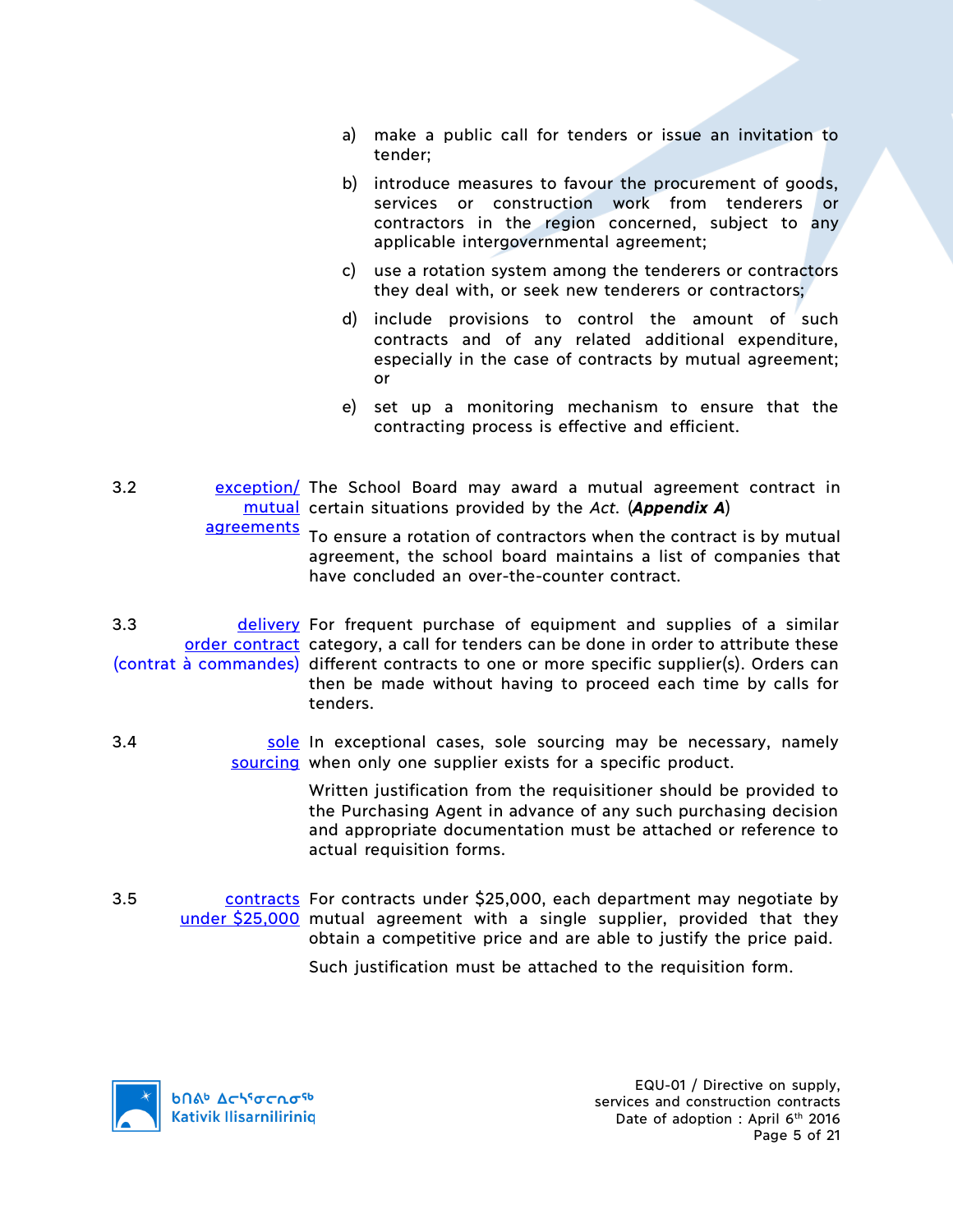3.6 contracts of For contracts involving a consideration of \$25,000 and more but \$25,000 and more not exceeding \$100 000, the Board shall invite at least 3 suppliers but less than to submit written quotations except where there is a sole sourcing \$100,000 or when delivery order contract exists for this acquisition.

> The purchasing department is responsible for the invitation for supply contracts, and the concerned department is responsible for the other contracts. The purchasing department will have to be informed of every contract attributed in that range so as to be able to publish it in the SEAO.

### **CONTRACT OF \$100,000 AND OVER**

- 3.7 **butch of the state of the Constant Constant Constant Constant Constant Constant Constant Constant Constant** regulation different agreements signed by the Québec government with applicable other provinces for purchasing exceeding \$100 000. These agreements essentially oblige them to give to Ontario and New-Brunswick suppliers the opportunity to submit a tender for the purchasing of certain categories of goods.
- 3.8 contract of No contract involving a consideration of \$100 000 and more shall \$100,000 and be awarded except after a call for public tenders unless in cases over where the Act provides for an exception (emergency, mutual agreements, etc.).

The information needed in the public tenders will have to be provided by the department requesting the purchases and the tenders will be published by the Department of material resources.

3.9 **purchasing** The Board shall participate as much as possible in purchasing group groups, such as the Montreal Island School Council purchasing group. When the Board is part of a purchasing group, the rules applicable for purchasing of \$100 000 and over shall be applied.

### **4. SPECIFIC REQUIREMENTS FOR PUBLIC TENDERS**

- 4.1 **bublication** The Board's public calls for tenders must be published on the on SEAO SEAO.
- 4.2 **basic** All invitations to submit bids shall contain at a minimum the information following information :
	- a) a brief description of the services required;

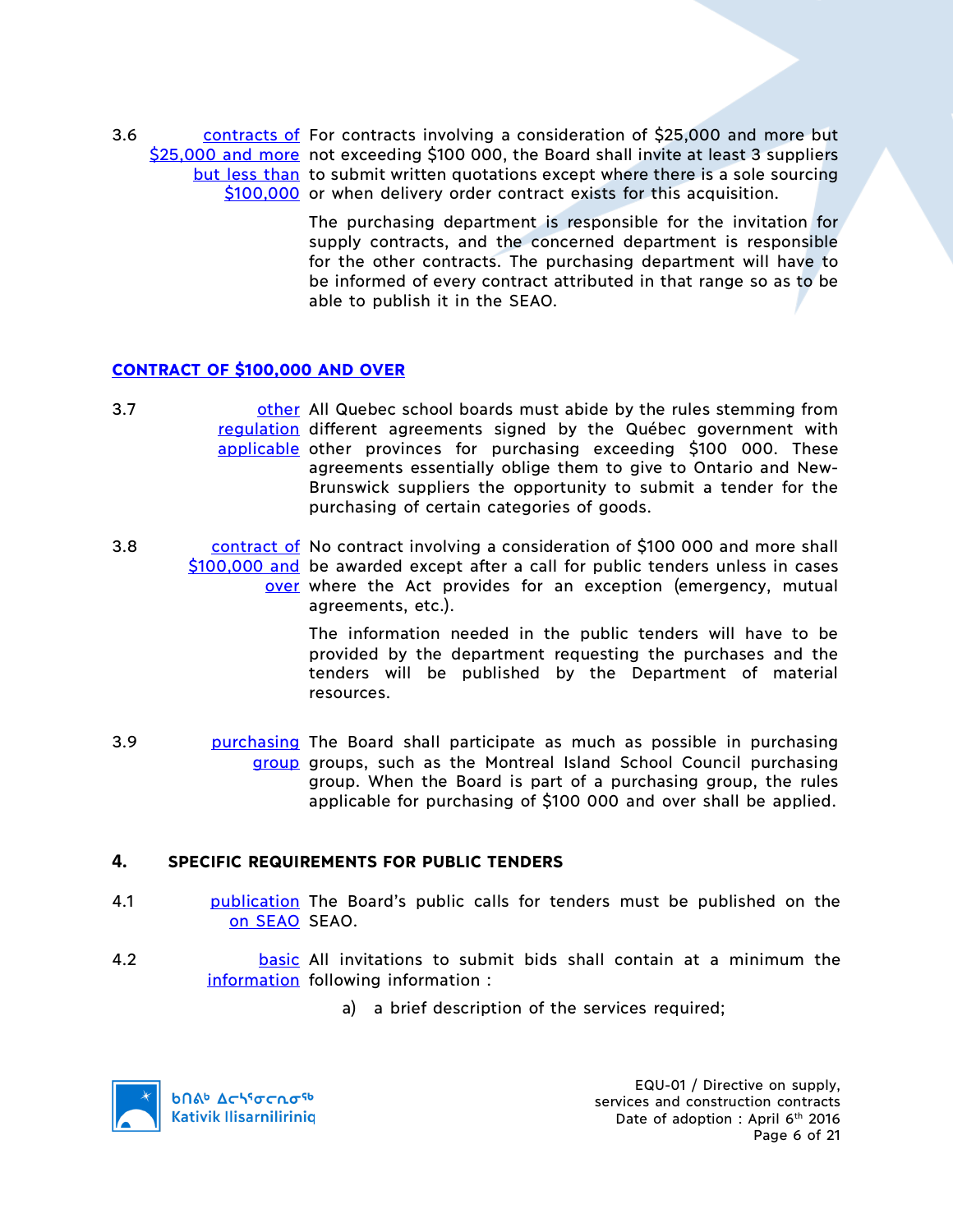- b) the place where a person may obtain the necessary information and documents to submit a tender;
- c) the conditions for obtaining the tender documents;
- d) the place where tenders are to be sent;
- e) the date and time limit for submitting tenders;
- f) the time and place of the opening of the tenders;
- g) a statement that the procurement is subject to an Agreement and open to suppliers from provinces whose governments are parties to this Agreement;
- h) the fact that the Board is not bound to accept any tender.
- 4.3 **minimum** The Board provides suppliers with a minimum of 15 days 4 to delay submit a bid for public tenders as stated in the Act.
- 4.4 **information** Public tender openings shall be public and all bidders may, upon on bids request, obtain the list of bids received and the price<sup>5</sup> of each received acceptable bid.
- 4.5 criteria must It is agreed that in addition to the submitted price, the evaluation be disclosed of bids may take into account quality, quantity, delivery, and service, as well as the financial capacity of the supplier. However, the tender documents shall clearly identify the requirements as well as all criteria that will be used for evaluating the bids. The methods of weighing and evaluating the criteria shall also be divulged in those documents.

# **5. CONTRACT AMENDMENTS**

5.1 contract A contract may be amended if the amendment is accessory and amendments does not change the nature of the contract.

> However, if the contract involves an expenditure equal to or above the public tender threshold, an amendment that entails an additional expenditure must moreover be authorized according to the respective delegation of powers of the Board. Additional expenditures authorized under a given delegation may not total more than 10% of the initial amount of the contract.

> An amendment does not require authorization if it is due to a variation in the amount to which a predetermined percentage is to be applied or, to a variation in a quantity for which a unit price has been agreed.

 <sup>4</sup> On the SEAO

<sup>5</sup> Where an evaluation is based on quality, only the names of the suppliers are disclosed at this stage.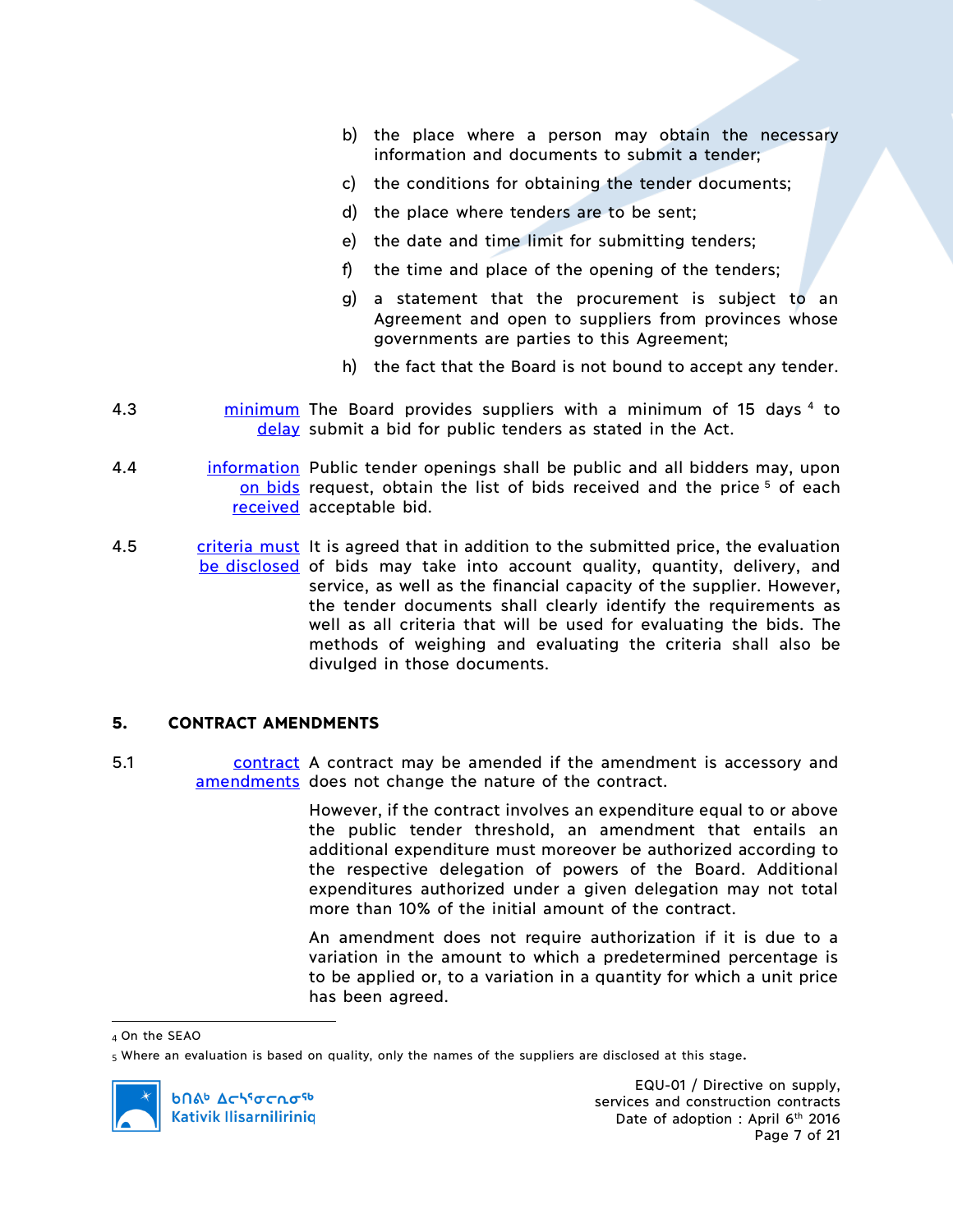### **6. OTHER CONSIDERATIONS**

6.1 confidential At no time a person is authorized to inform bidders of budget of quotations tender during the tender process or of quotations from other competing bidders.

> Such practice is detrimental to fair competition and ultimately detrimental to obtaining long term savings for the Board.

confidentiality To ensure that, as long as it is not made public, a call for tenders of documents document or any other related document or information is treated as a confidential document, the following shall apply :

- Access to documents and computer directories where they are stored is limited to authorized persons and, under the control of the director of material resources.
- Personnel who have access to these documents will be made aware of the confidential nature thereof. They shall be reminded of the confidentiality and nondisclosure agreement of KI's employees.
- 6.2 **amount** Splitting purchase requisitions, purchase orders or contracts to circumvent the amounts set in this Directive is prohibited.

All the amounts set-out in this Directive for the purchase of goods, services or construction work from a supplier, service provider or contractor, are in Canadian funds, before taxes.

- 6.3 determination of To determine which category the contract falls into, the value has the category value to be set at the time when the tender is launched, and includes of the contract all other kinds of remuneration such as premium, honorarium, commissions and interests.
- 6.4 **Support** It is the responsibility of the Purchasing Department to inform documentation schools and departments of the sources and prices of products. Catalogues and other relevant documentation should be sent, making sure that each user is able to make the best choice.

All documentation (original documents) related to an acquisition process including tender documents, comparative charts, committee reports (as needed) and the mandatory authorization documents shall be retained by the person responsible for the acquisition process for the period determined by the School Board's calendar for conservation of documents for the purpose of conducting a more precise internal or external audit. A copy of the purchase order and the comparative chart shall be transmitted to the Director of Finance.

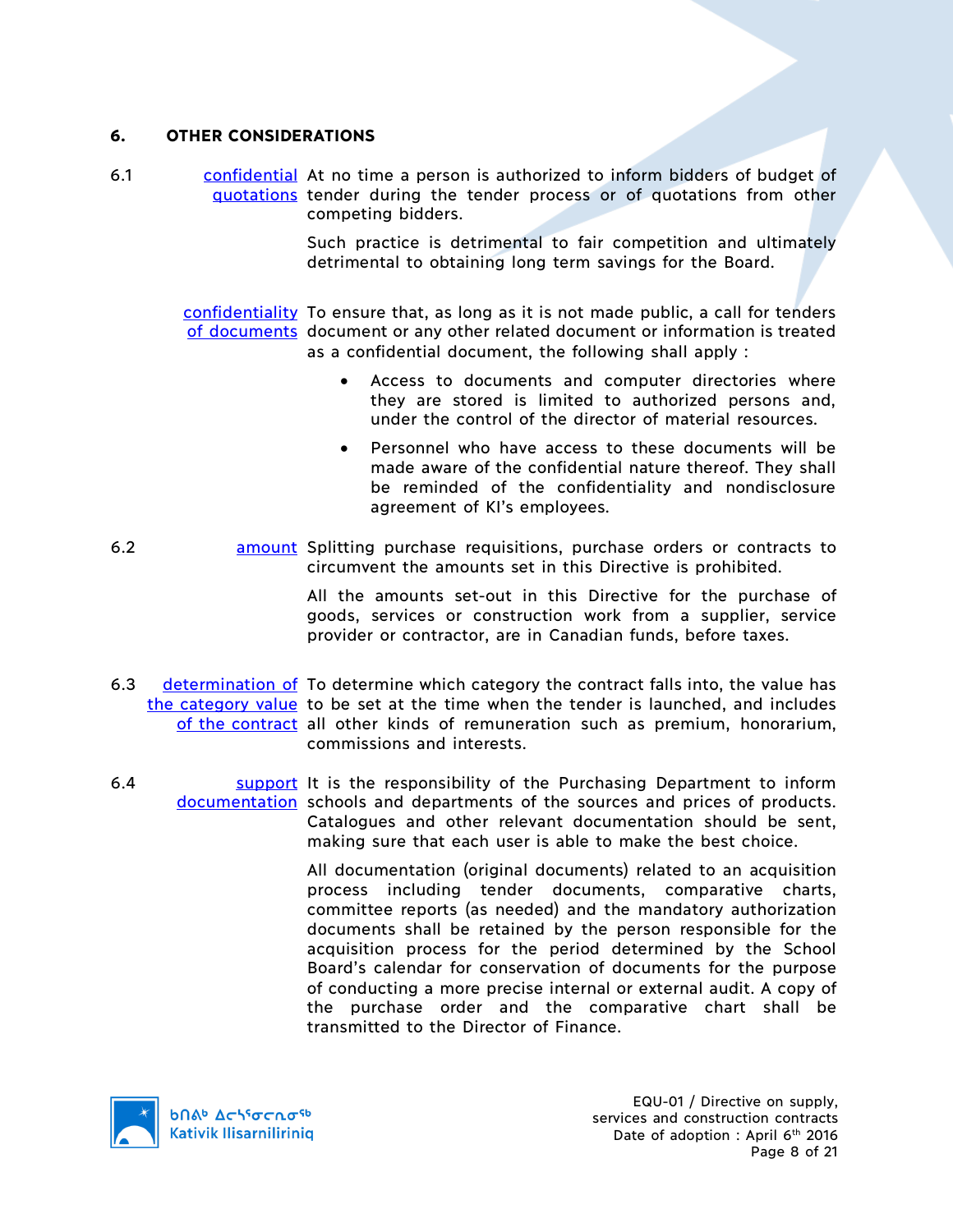- 6.5 change to the When a requisition is received from a school or department no requisition change can be made without prior consent of the requisitioner. Any time where the Purchasing Department judges the requisition as giving unfair advantage to a supplier should be reported to the Director of the concerned department.
- 6.6 bid security, The School Board must request a bid security, a performance performance bond and a guarantee for wages, material and services where bond, etc. required by the *Act Respecting Contracting by Public Bodies*. The School Board may request such guarantees for any other purchasing process.

### **7. ADVISORY COMMITTEES**

- 7.1 **and advisory Advisory Committees may be established by the Director General** committee after consultation with the Management Committee to ensure that purchasing decisions such as the designation of approved suppliers benefit the Board.
- 7.2 computers The purchase of computers and software should follow the recommendations and orientations of a computer committee, and must apply relevant Directives that may be issued from time to time by the Director-General. The person responsible for IT shall be part of the Computer committee along with at least 2 other appointed members. The Committee also establishes the list of standard equipment used by the MAO Committee.

Software purchases may be made directly by the concerned director of a department or the budget supervisor following the above rules whenever applicable or appropriate.

ISO 9001 : 2008 The School Board must conclude any contract for professional services in information technology involving an expense that is equal or greater than \$500,000 with a service provider holding a certificate of registration for ISO 9001: 2008.

# **8. REQUISITION**

The information below details the steps to follow for transactions handled by the Purchasing Department.

| 8.1 | responsibility The requisitioner shall: |
|-----|-----------------------------------------|
|-----|-----------------------------------------|

of the

- a) make sure the equipment or supplies are not available in another department of KI;
	- b) write the requisition, with all the required information;



**b** Achiocnosb **Kativik Ilisarniliriniq** 

requisitioner

EQU-01 / Directive on supply, services and construction contracts Date of adoption : April 6<sup>th</sup> 2016 Page 9 of 21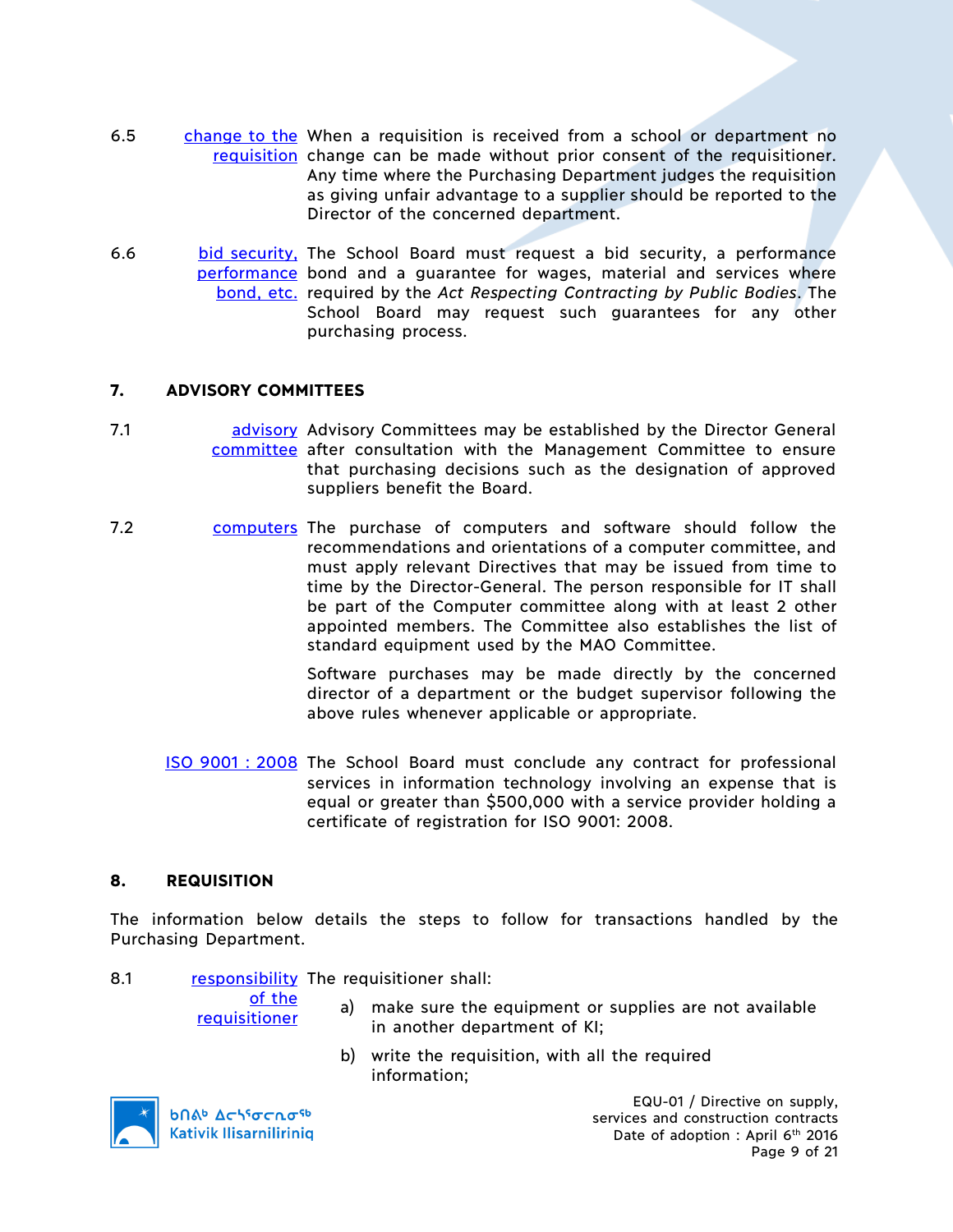- c) if there are plans and specifications, they should be attached to the requisition. Specifications should be written broadly enough to encourage competitive bidding;
- d) suggested suppliers and/or catalogue number(s) should be indicated;
- e) generally, brand names should be used only to specify a standard or in the case of a unique item;
- f) make sure the departmental budget is respected;
- g) sign the requisition and obtain the other necessary information if any;
- h) transmit the requisition to the Purchasing Department.
- 8.2 responsibility The Purchasing Department shall:
	- of the

purchasing department

- a) negotiate by mutual agreement or obtain tenders;
- b) analyze the tenders of suppliers if required;
	- c) inform the requisitioner whenever alternatives are contemplated;
	- d) fill the purchase order:
	- e) make sure to respect all requirements as set forth in this Directive.

8.3 responsibility When a purchase order is issued, the concerned department shall: of the concerned

- department
- a) verify the budget code;
	- b) authorize the expenses according to the budget.

| <b>Procedure</b><br>8A) | requisition All requisitions must be made using the form «REQUISITION FOR<br>form MATERIAL»; the following information must be provided: |                                                                                                                                                                                                                  |  |
|-------------------------|------------------------------------------------------------------------------------------------------------------------------------------|------------------------------------------------------------------------------------------------------------------------------------------------------------------------------------------------------------------|--|
|                         | a)                                                                                                                                       | date of the request;                                                                                                                                                                                             |  |
|                         | b)                                                                                                                                       | requested date of delivery; the actual date required<br>should be shown. An "As Soon as Possible" entry will be<br>considered to mean that the supplier's normal (possibly<br>slow) delivery date is acceptable; |  |
|                         | C)                                                                                                                                       | name of supplier (a full address is needed in the case of<br>suppliers located outside Québec);                                                                                                                  |  |
|                         | d)                                                                                                                                       | name of the Department and of the requisitioner;                                                                                                                                                                 |  |
|                         | e)                                                                                                                                       | desired quantity;                                                                                                                                                                                                |  |

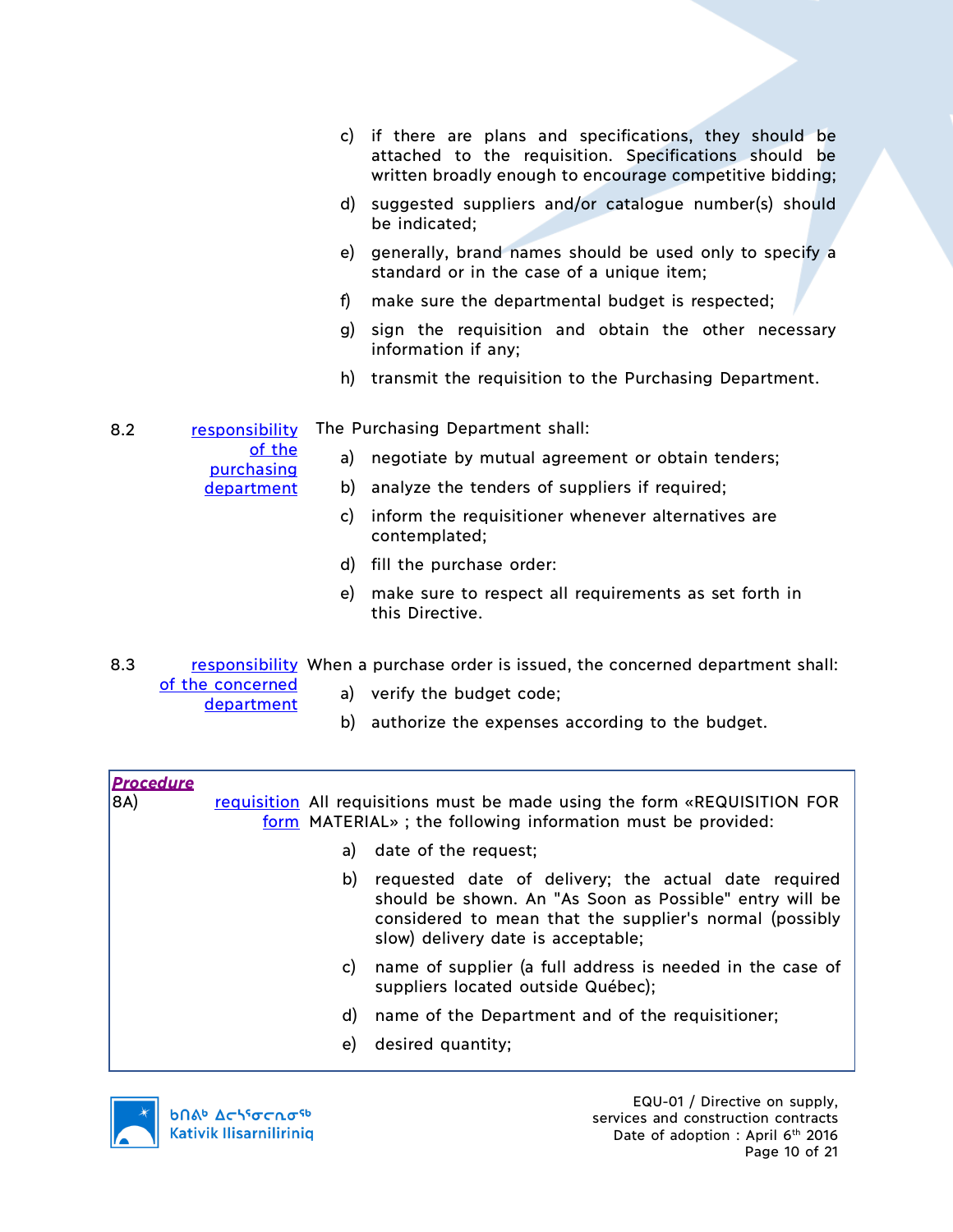|     | f)      | catalogue number: if no other product is acceptable the<br>SUBSTITUTE" should<br>"NO<br>be<br>included<br>term<br>but<br>justification must be provided;                                                                                                                            |
|-----|---------|-------------------------------------------------------------------------------------------------------------------------------------------------------------------------------------------------------------------------------------------------------------------------------------|
|     | g)      | short description of the item;                                                                                                                                                                                                                                                      |
|     | h)      | cost estimate: the estimated value of the order must be<br>entered on the requisition. This information is required<br>for budget purposes. Requisitioning department will be<br>contacted if actual cost data obtained by the Purchasing<br>Department is significantly different; |
|     | i)      | requisitioner's signature;                                                                                                                                                                                                                                                          |
|     | j)      | supervisor's signature (if necessary);                                                                                                                                                                                                                                              |
|     | k)      | budget code;                                                                                                                                                                                                                                                                        |
|     | $\vert$ | amount applicable to each budget code, if more than one<br>code;                                                                                                                                                                                                                    |
|     |         | m) any relevant comment (ex.: Priority cargo delivery, name<br>and location of the receiving point to which the delivery<br>should be directed, etc.).                                                                                                                              |
| 8B) |         | send to form When the requisition form has been filled in and signed, the<br>requisitioner should send the first copy to the Purchasing<br>Department and keep the other in his files. This other copy should<br>make follow-up on deliveries or any other verification easier.     |

# **9. DELIVERY**

- 9.1 responsibility When a package is delivered, it is the responsibility of the at the reception employee who receives it to:
	- a) verify the packing slip and sign it;
	- b) send the packing slip to the Purchasing Department.
- 9.2 **responsibility** When the goods are received, it is the responsibility of the of the requisition requisitioner to:
	- a) make sure the equipment and supplies received match the purchase order;
	- b) notify the Purchasing department of any damage or discrepancy between the goods ordered and the goods received.

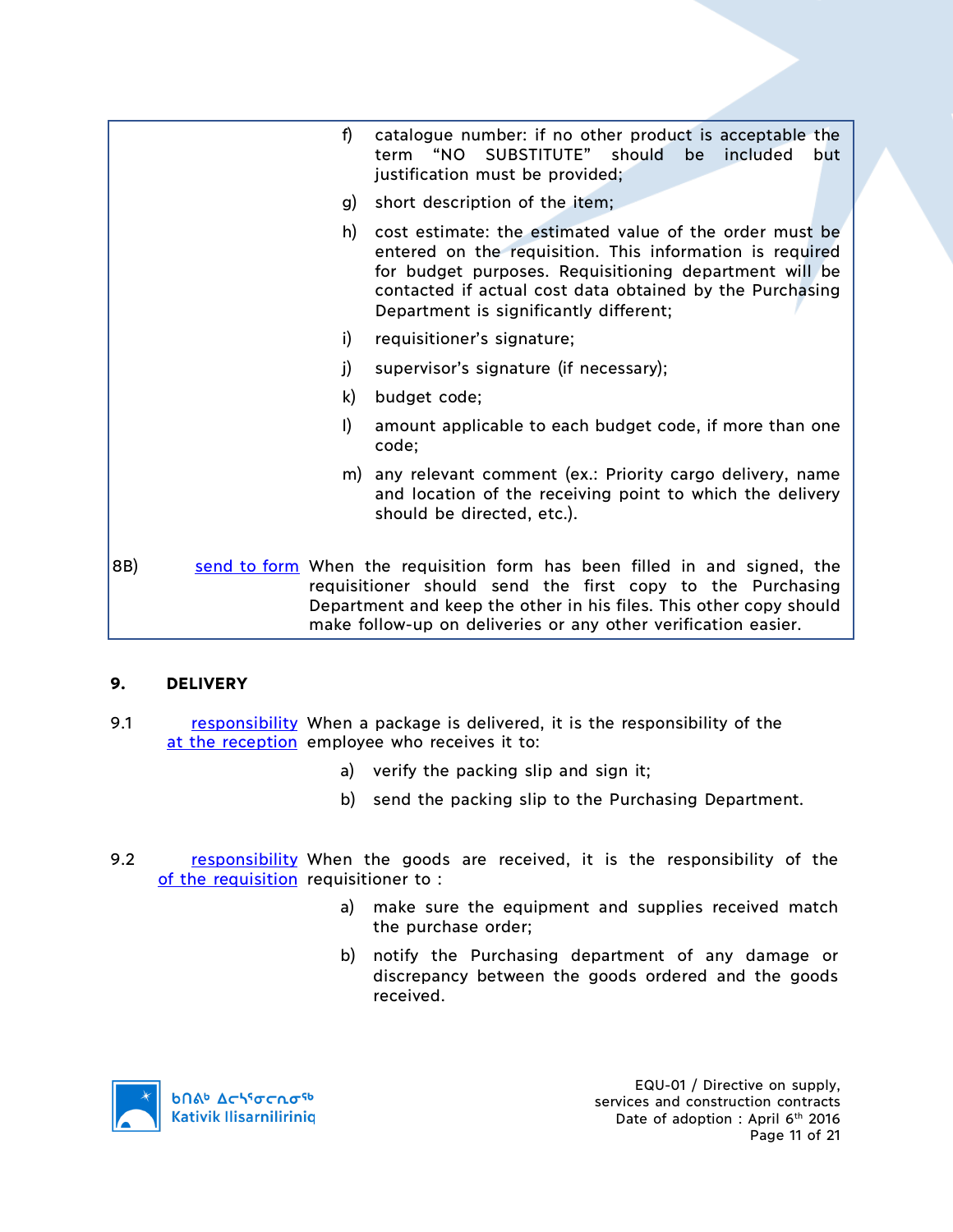### **10. PAYMENT**

10.1 responsibility It is the responsibility of the Finance department to:

of the finance department

- a) receive, verify and keep invoices and proofs of delivery;
	- b) obtain the requisitioner's authorization before issuing a payment;
	- c) issue payments to suppliers.
- 10.2 **petty cash** Authorized use of small petty cash in certain departments and schools is meant to cover small urgent purchases. It cannot be used to circumvent the current directive.

#### **11. INVENTORY**

11.1 inventory Every department or school has the responsibility to control the equipment and supplies they have in their inventory.

#### **12. CONFLICT OF INTEREST**

12.1 conflict All Board members and employees who have decision-making of interest authority or who are in a position to influence a decision about an acquisition or order must disclose in writing any personal interest in a prospective supplier to the Director-General and withdraw from the decision-making process, if that is deemed appropriate.

> Apart from this restriction, members of the Board and employees may recommend a source of supply, but the final selection rests with the authority responsible for purchasing, provided such selection is in accordance with the principles mentioned herein.

> No gift of any kind or any form can be accepted from suppliers except for the sole benefit of the Board.

The Code of Ethics for Commissioners and the Code of Ethics for Employees shall be respected.

- 12.2 contract To ensure that employees involved in the management of public management contracts are not in a conflict of interest, they will be made aware of the laws, regulations and other rules governing ethics and discipline as follows :
	- All employees are required to disclose to their supervisor or to the Director General, any situation that could reasonably place them in a conflict of interest;



**b** Achiocnosb **Kativik Ilisarniliriniq** 

EQU-01 / Directive on supply, services and construction contracts Date of adoption : April 6<sup>th</sup> 2016 Page 12 of 21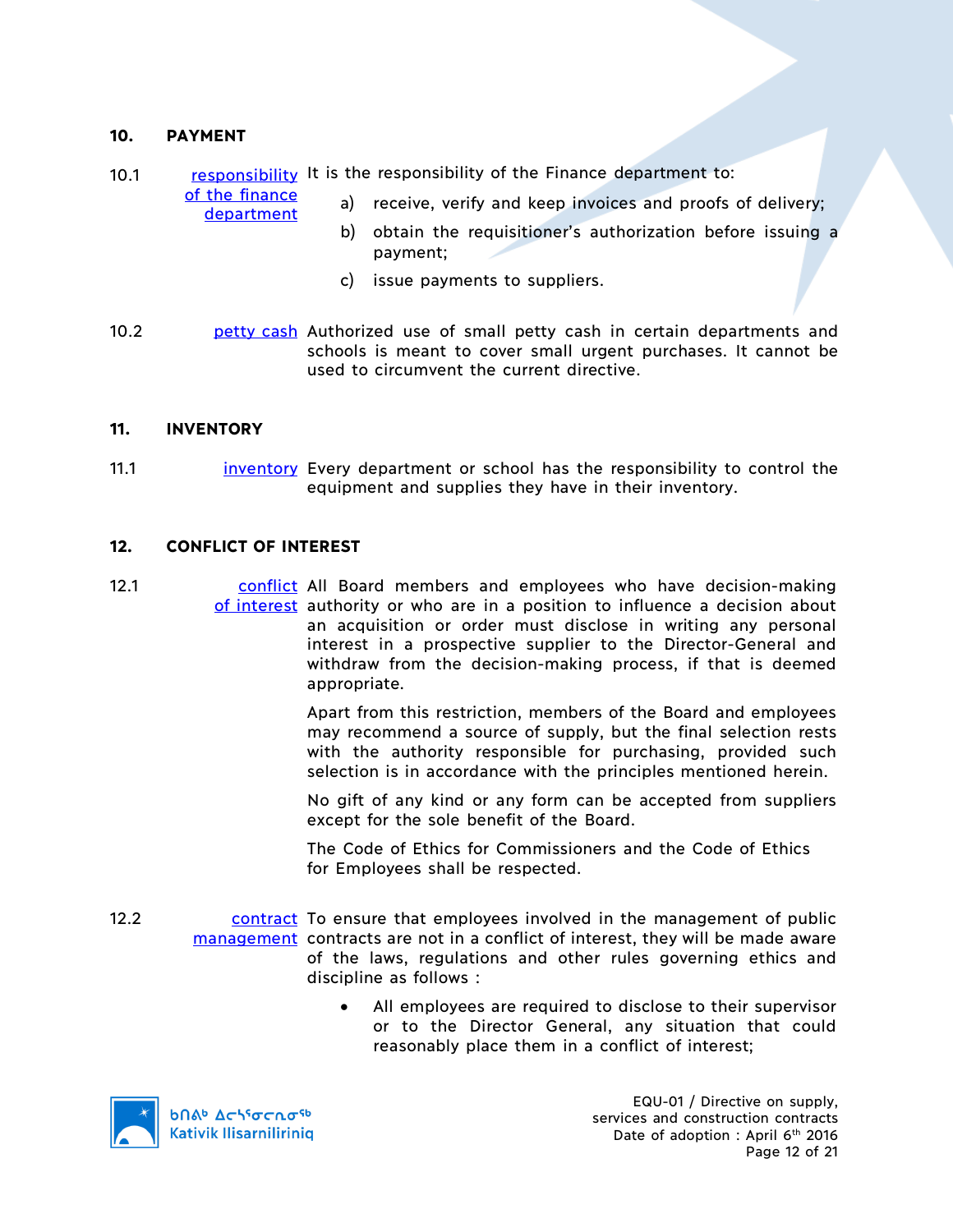All employees must be reminded and asked to review regularly the Code of Ethics and Professional Conduct for employees of the Kativik School Board.

# **13. EMERGENCY**

13.1 **exception In emergency situations requiring immediate action, Material** Resources may proceed with purchasing of goods and services without following the rules set in this Directive. However, these rules should be followed as much as possible depending on circumstances.

### **14. FINAL PROVISIONS**

- 14.1 **publication** The chief executive officers are responsible for ensuring that the School Board complies with the mandatory publication of information pursuant to the Act respecting contracting by public bodies and its regulations.
- 14.2 **Board's** The Board must, during its acquisition process, ensure that the obligations Ministry of Revenue of Québec and Treasury Board requirements are met.
- 14.3 CRCM The Director of Finance is designated as the contract rules compliance monitor with functions including:
	- a) seeing that the contract rules prescribed by the Act and the regulations, policies and directives under the Act are complied with;
	- b) advising, and making recommendations or providing advisory opinions to, the chief executive officers on compliance with contract rules;
	- c) seeing that measures are put in place within the Board to ensure the integrity of internal processes;
	- d) seeing to the professional fitness of the personnel involved in contractual activities; and
	- e) exercising any other function the chief executive officers may require to ensure that contract rules are complied with.

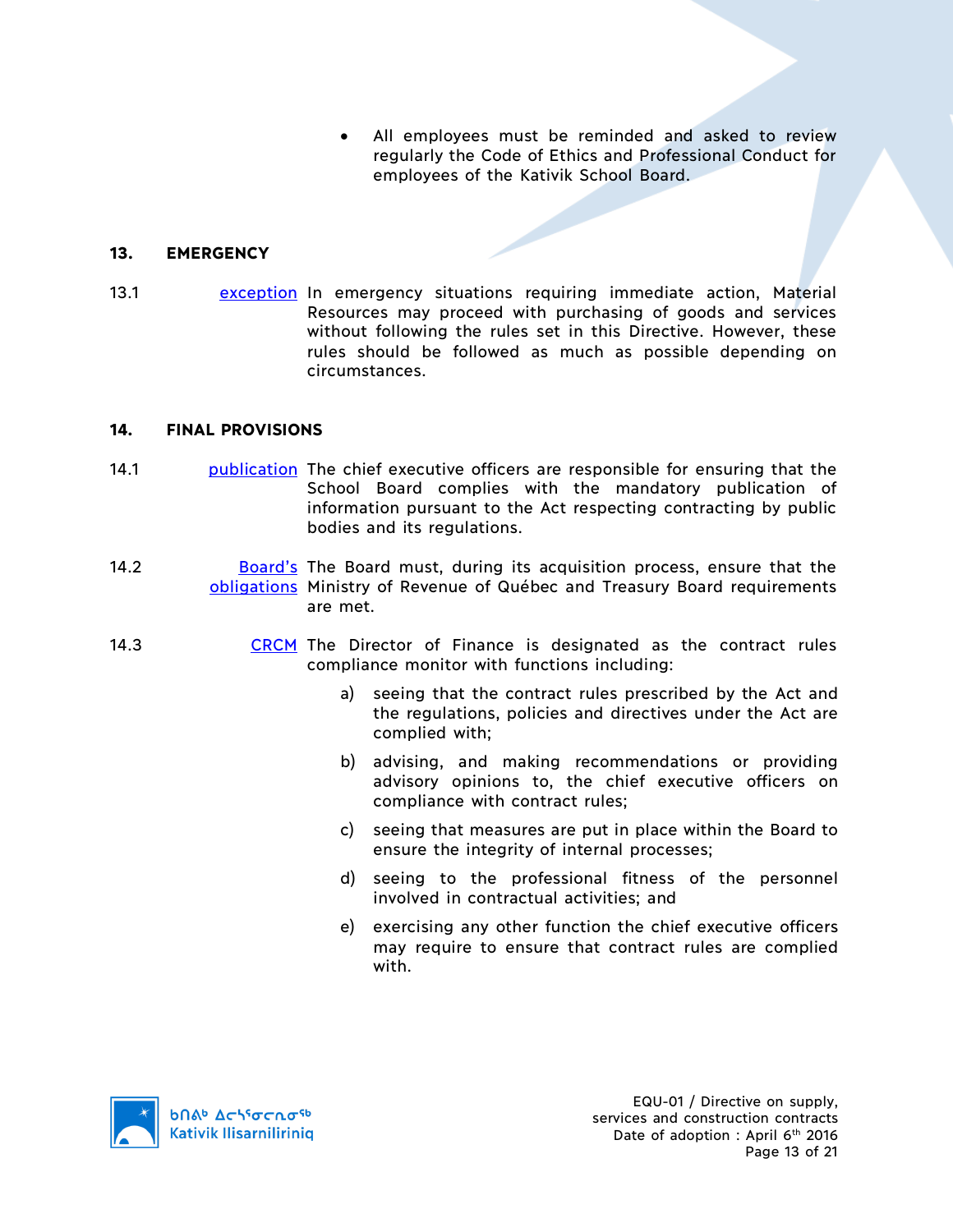- 14.4 information The following information must be submitted to the contract rules to provide compliance monitor ("CRCM") to enable him to perform the required operations:
	- Any information about a file where an authorization of the Director General is required under the regulatory framework must be sent to the contract rules compliance monitor ("CRCM") to enable him to play his advisory role;
	- Any other information or documentation that may be required by the contract rules compliance monitor ("CRCM") to enable him to perform the functions entrusted to him.

# **15. OPEN COMPETITION FOR SMALL AND MEDIUM BUSINESSES**

- 15.1 **implement** To ensure an open competition for small and medium businesses measure ("SMB") and a realistic definition of requirements against the school board's needs, the following measures are to be implemented:
	- To make sure to open up the markets to a maximum of qualified competitors, the school board must set realistic requirements in connection with its needs;
	- The eligibility conditions, the conditions of compliance and the evaluation criteria of the quality of submissions, if any, should not be defined and drafted so as to exclude competitors that could very well meet the needs of the School Board;
	- The specifications of a product should not unduly limit the competition, or the experience-related evaluation criteria should not have excessively high minimum expectations that have the effect of eliminating companies or resources capable of adequately meeting the needs;
	- Where possible and appropriate, the school board may use tenders by batch. This can enable "SMBs" to meet lower requirements, if any;
	- The School Board may also promote business combinations in order to enable "SMBs" to bid for projects of greater size and complexity;
	- The school board may use a notice of appeal of interest in order to explore a new public market and get information from the industry in this regard.



EQU-01 / Directive on supply, services and construction contracts Date of adoption : April 6<sup>th</sup> 2016 Page 14 of 21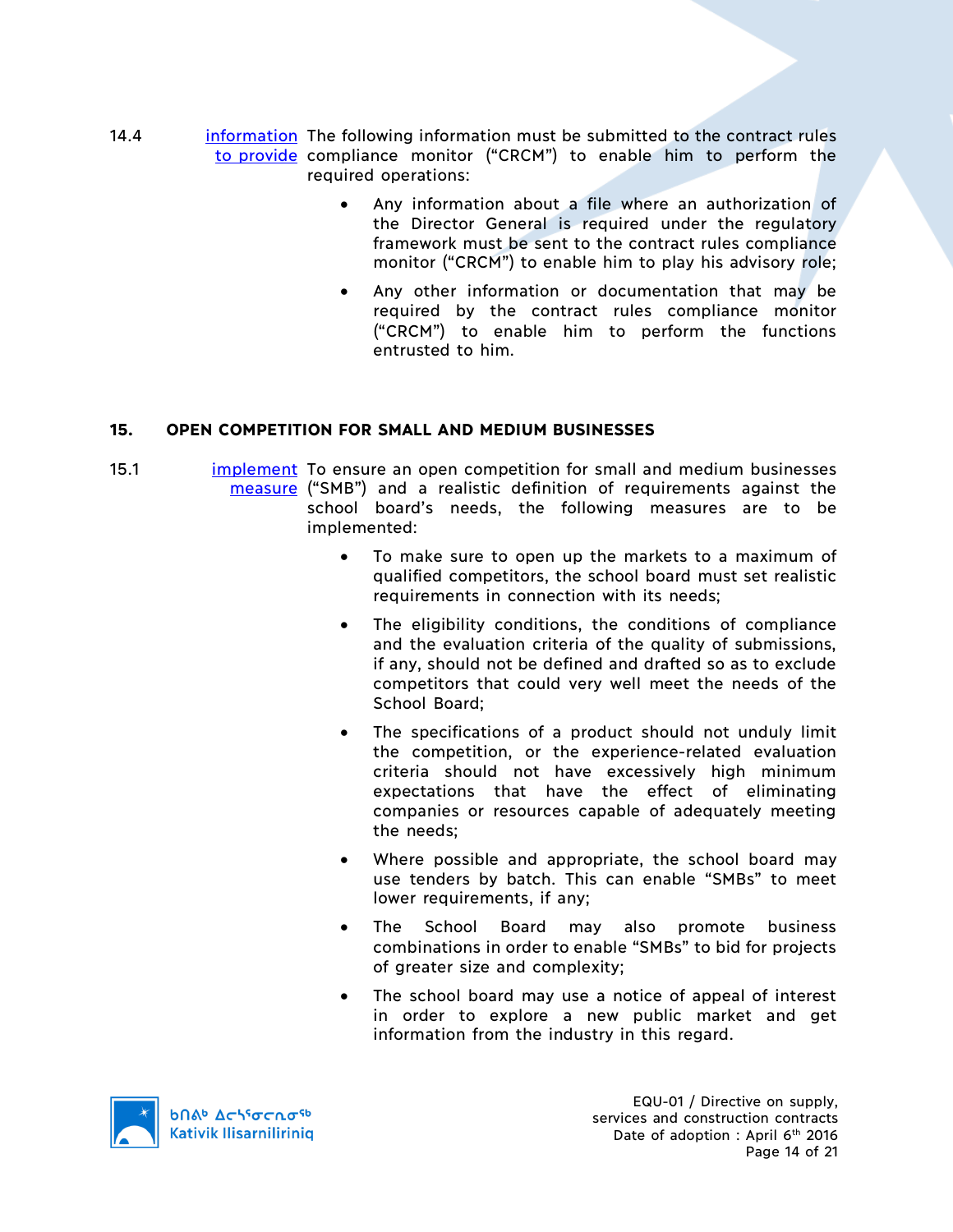The School Board may also make its future needs known through a reverse technology showcase. Such an approach allows the market to share existing solutions that can meet a need in whole or in part and to avoid the development of customized solutions that would cost more.

### **16. CONSULTANTS**

- 16.1 **access to To ensure that all employees and managers are informed of the** premises presence of a consultant at the workplace, the following measures are to be implemented:
	- Any employee of a consultant must identify himself when speaking to a member of the School Board;
	- Any employee of a consultant must wear a badge issued by the school board identifying him as a visitor.
- 16.2 **access to The following measures are in place to restrict access to the** documents premises and information deemed critical to the achievement of the consultants' mandate :
	- Access to documents and computer directories is limited to personnel members authorized by the manager responsible, and a consultant must obtain permission from the manager to have access to them.

# **17. APPLICATION OF THIS DIRECTIVE**

- 17.1 **previous** The present directive replaces all other directives of the Board provisions pertaining to this subject, while respecting the policies adopted by the Council of Commissioners where applicable. If such policies are adopted, the provisions of these policies will be integrated into this directive for the benefit of the reader.
- 17.2 responsibility Any person referred to in this Directive must abide to all its provisions and all managers of the School Board are responsible to ensure that all its provisions are applied and respected.

The Director of Material Resources is the person responsible for providing support in the interpretation of this Directive and to ensure its revision when necessary.

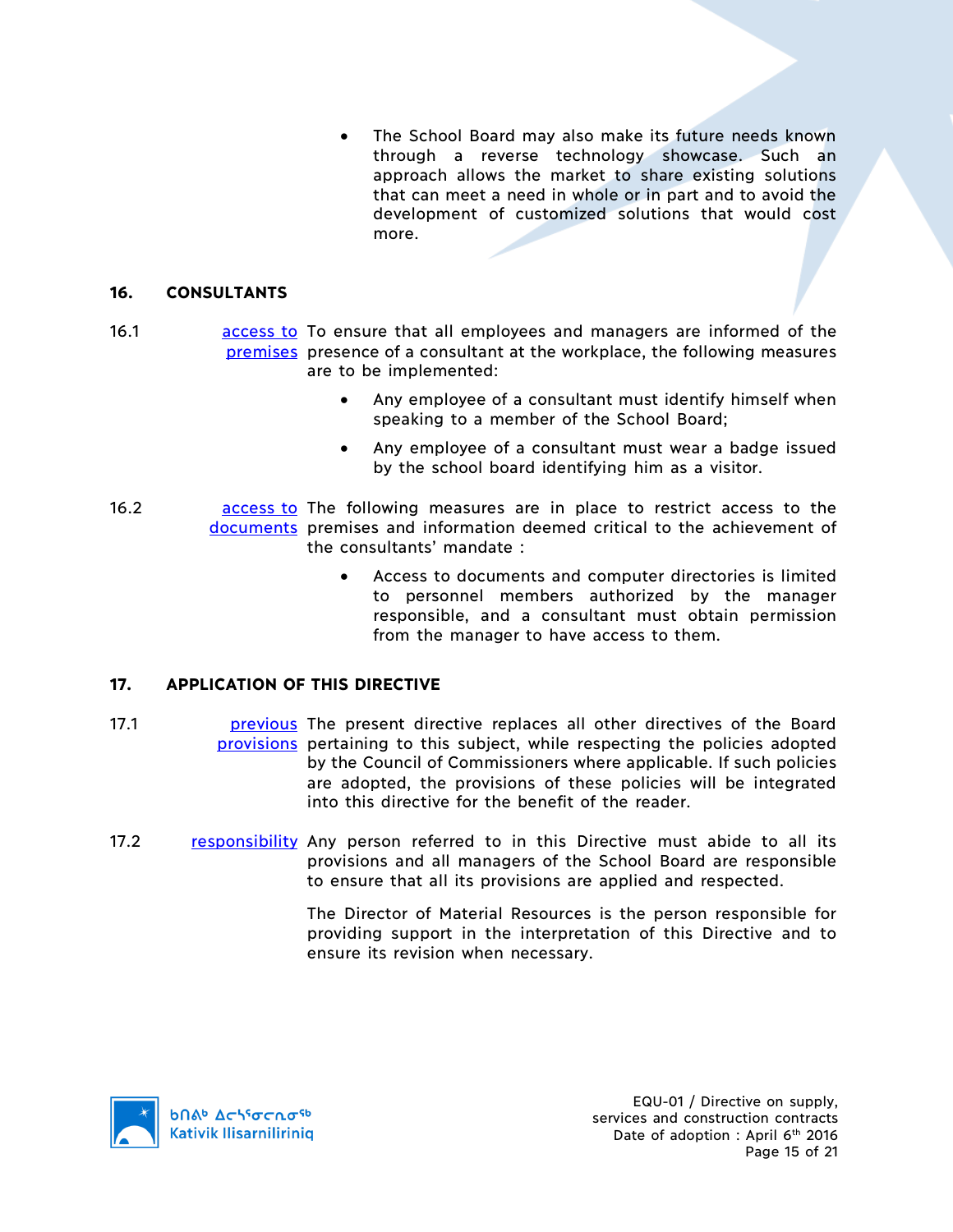# **APPENDIX A**

*Exceptions*

# **Excerpts from** the Act Respecting Contracting by Public Bodies CQLR, c. C-65.1)

**3.** The following public procurement contracts are subject to this Act when they involve public expenditure:

Contracts of affreightment, contracts of carriage other than those subject to the Education Act (chapter I- 13.3), damage insurance contracts and contracts of enterprise other than construction contracts are considered to be service contracts.

13 A contract involving expenditure above the public tender threshold specified in section 10 may be entered into by mutual agreement:

- 1 if there is an emergency that threatens human safety or property;
- 2 if there is only one possible contractor because of the existence of a guarantee, an ownership right or an exclusive right such as a copyright or a right based on an exclusive licence or patent, or because of the artistic, heritage or museological value of the required property or service;
- 3 if the contract involves confidential or protected information whose disclosure in a public call for tenders could compromise its confidential nature or otherwise hinder the public interest;
- 4 if the public body considers that it will be able to prove, in accordance with the principles set out in section 2, that a public call for tenders would not serve the public interest given the object of the contract concerned; Or
- 5 in any other case determined by government regulation.

In the cases described in subparagraphs 3 and 4 of the first paragraph, the contract must be authorized by the chief executive officer of the public body, who must inform the minister responsible on an annual basis.

**Excerpt from**: (Sections 27 and 28 of the Regulation respecting supply contracts of public bodies)

CONTRACT FOR THE ACQUISITION OF SAND, STONE, GRAVEL OR BITUMINOUS **COMPOUNDS** 

27. A contract to acquire sand, stone, gravel or bituminous compounds involving an expenditure below \$200,000 may be entered into by mutual agreement.

CONTRACT RELATING TO RESEARCH AND DEVELOPMENT OR TEACHING

28. A supply contract relating to research and development or teaching activities may be entered into by mutual agreement where, due to technical or scientific reasons, only one supplier is able to carry it out and there is no other alternate solution or substitute goods.

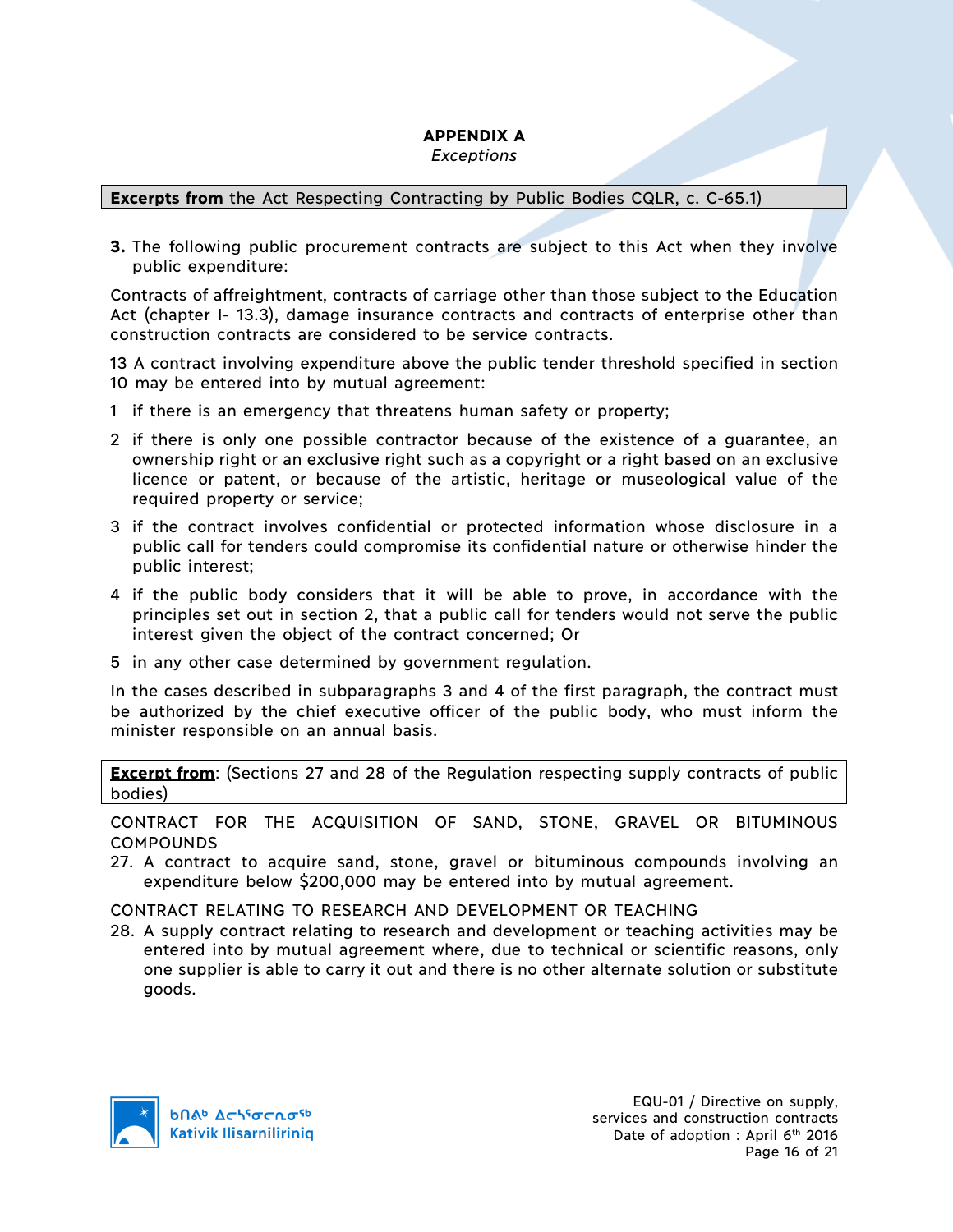**Excerpt from**: (Sections 35, 37, 39 and 41 of the Regulation respecting service contracts of public bodies)

LEGAL SERVICE CONTRACTS

35. A legal service contract may be entered into by mutual agreement.

FINANCIAL OR BANKING SERVICE CONTRACTS

37. A financial or banking service contract may be entered into by mutual agreement.

ADVERTISING CAMPAIGN CONTRACTS

39. A public body may solicit only a quality demonstration to award an advertising campaign contract. The amount indicated in the contract may not be greater than the amount predetermined in the tender documents.

TRAVEL SERVICE CONTRACTS

41. A public body may solicit only a quality demonstration to award a travel service contract involving an expenditure equal to or above the public tender threshold.

In that case, the public body negotiates the amount of the contract with the service provider whose acceptable tender obtained the highest score for quality.

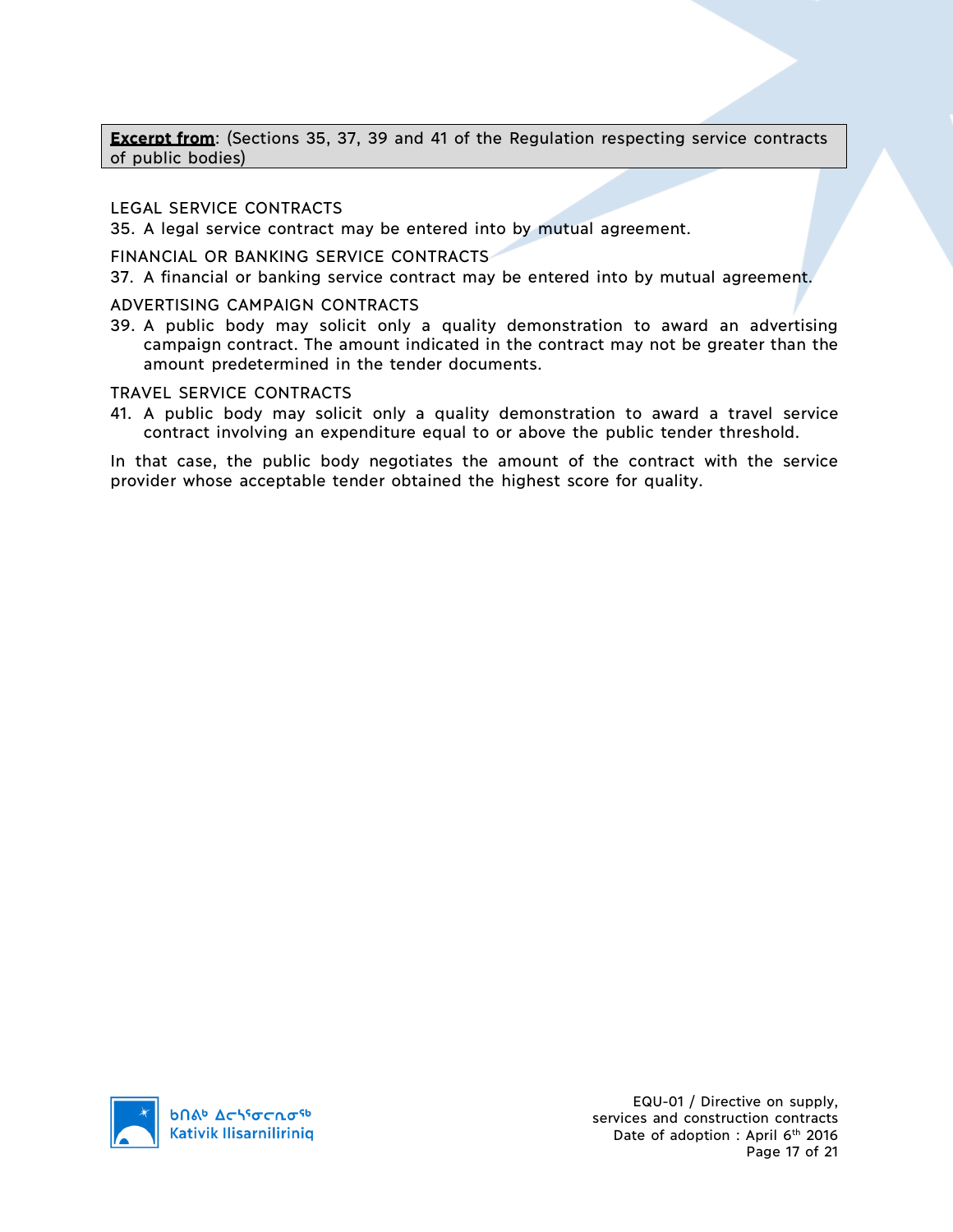# **APPENDIX B SUMMARY CHART / ACQUISITION DIRECTIVE OF GOODS AND SERVICES SUPPLY CONTRACTS**

| <b>Estimated expenses</b><br>(before taxes) | <b>Procurement Mode</b><br><b>Department in charge</b><br>of the bids<br>(minimal process)    |                                                                     | <b>Approval</b>                                                                                                                      |
|---------------------------------------------|-----------------------------------------------------------------------------------------------|---------------------------------------------------------------------|--------------------------------------------------------------------------------------------------------------------------------------|
| 0 to \$24 999                               | Direct price<br>quotation request or<br>mutual agreement<br>contract (at least 1<br>supplier) | Concerned department<br>or the Material<br><b>Resources Service</b> | Department direction                                                                                                                 |
| \$25 000 to<br>\$99 999                     | Call for tender by<br>invitation (at least 3<br>suppliers $)^1$                               | <b>Material Resources</b><br><b>Service</b>                         | Department Director up<br>to \$50 000 Director<br>General > \$50 000                                                                 |
| \$100 000 & over                            | Public call for<br>tender (Publication<br>on SÉAO) <sup>2</sup>                               | <b>Material Resources</b><br>Service                                | Director General \$50 000<br>to \$100 000 Executive<br>Committee >\$100 000<br>$<$ \$250 000<br>Commissionner Council ><br>\$250 000 |

Examples : Acquisition of office supplies (furniture, supplies), equipment including computer material, perishable goods, maintenance products.

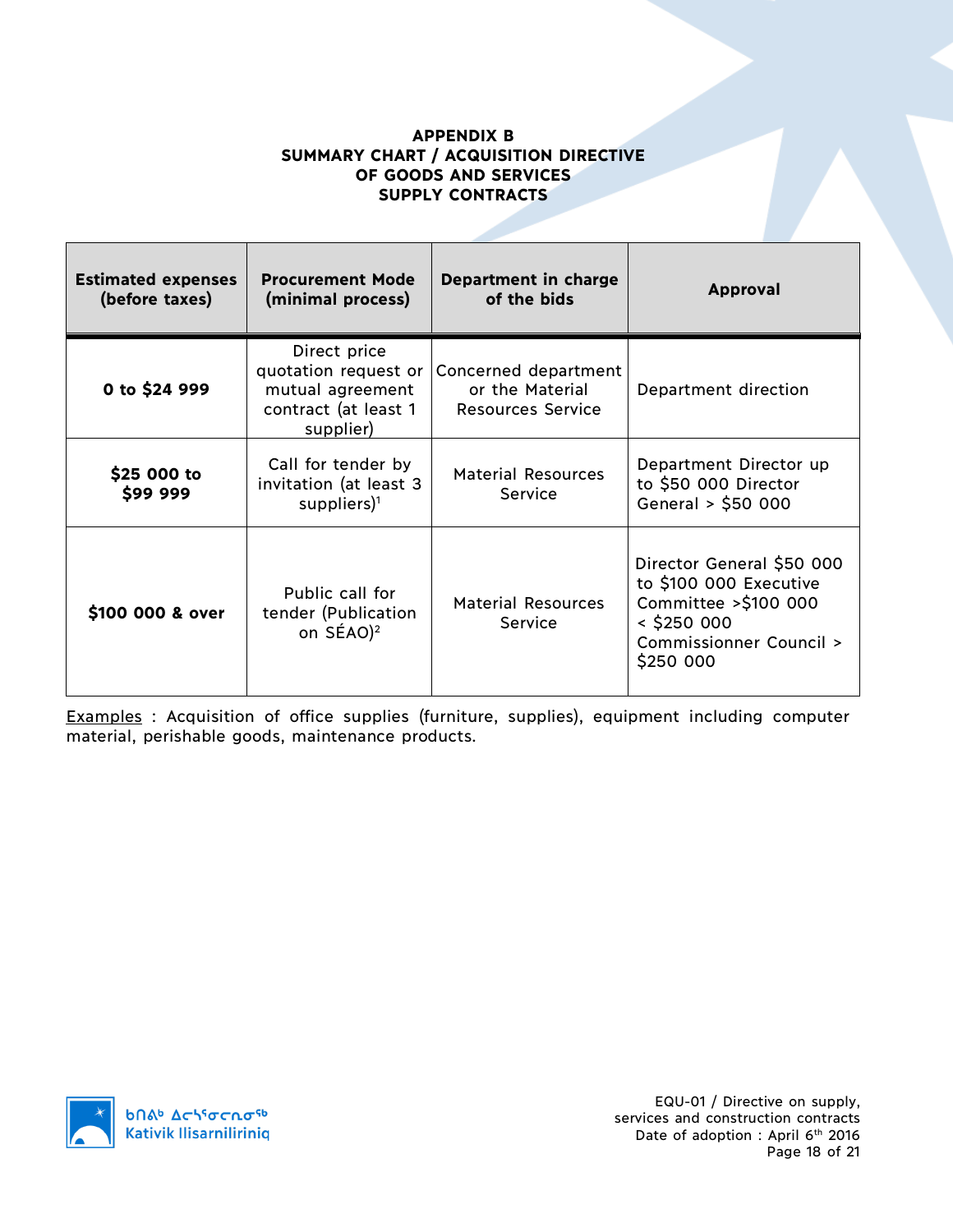# **SERVICE CONTRACTS OF A TECHNICAL OR PROFESSIONAL NATURE3 (Other than juridical or financial)**

| <b>Estimated expenses</b><br>(before taxes) | <b>Procurement Mode</b><br>(minimal process)                                                  | Department in charge<br>of the bids                                    | <b>Approval</b>                                                                                                                                   |
|---------------------------------------------|-----------------------------------------------------------------------------------------------|------------------------------------------------------------------------|---------------------------------------------------------------------------------------------------------------------------------------------------|
| 0 to \$24 999                               | Direct price<br>quotation request or<br>mutual agreement<br>contract (at least 1<br>supplier) | Department concerned<br>or the Material<br><b>Resources Department</b> | Department direction (for<br>contracts with a duration<br>of a year or less) or<br><b>Direction of Material</b><br><b>Resources Department</b>    |
| \$25 000\$ to<br>\$99 999                   | Call for tender by<br>invitation (at least 3<br>suppliers) $1$                                | Department concerned<br>or the Material<br><b>Resources Department</b> | Department Director up<br>to \$50 000<br>Director General ><br>\$50 000                                                                           |
| \$100 000 & over                            | Public call for<br>tender<br>(Publication on<br>$SÉAO$ <sup>2</sup>                           | <b>Material Resources</b><br>Department                                | Director General<br>\$50 000 to \$100 000<br><b>Executive Committee</b><br>$>$ \$100 000<br>$<$ \$250 000<br>Commissionner Council ><br>\$250 000 |

Examples : Snow removal, printing, educational program development.

- 1- The selection of suppliers must be justified and the submissions must be retained.
- 2- Except in cases indicated by law where's public call for tender is not necessary.
- 3- A copy of the service contract must be sent to the Finances Department.

<sup>6</sup> Every contract of \$25 000 and more must be published in the SEAO.



EQU-01 / Directive on supply, services and construction contracts Date of adoption : April 6<sup>th</sup> 2016 Page 19 of 21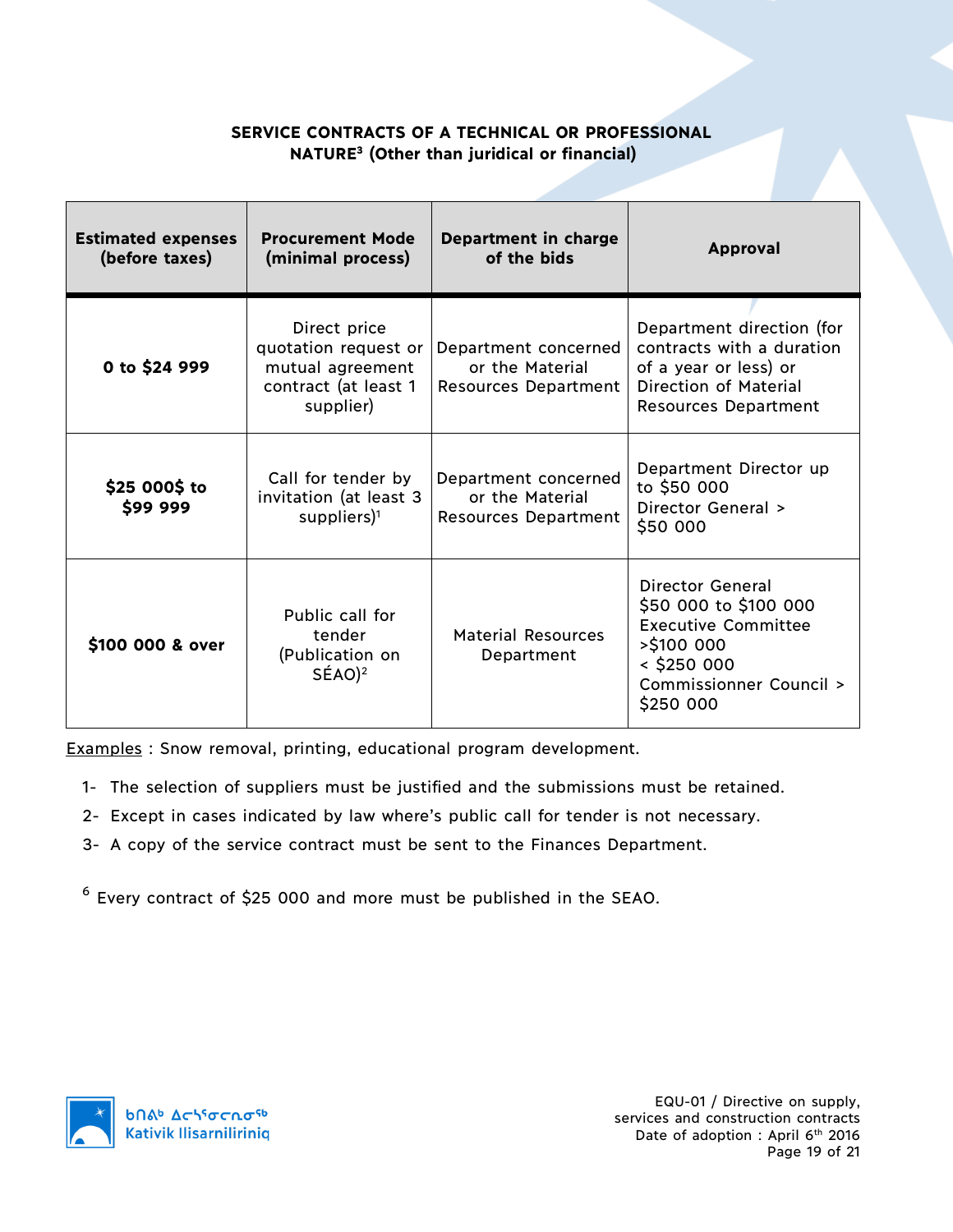# **APPENDIX C SELECTION COMMITTEE**

**Excerpts** from the Directive on the management of supply, services and construction contracts for public bodies. **Under the** *Act Respecting by Public Bodies (CQLR, c. C-65-1)*

# Section 4 SELECTION COMMITTEE

- 7. Where a public body uses a selection committee, the selection of committee members must be done with care to avoid any conflict of interest and appearance of conflict of interest.
- 8. In order to promote the neutrality and objectivity when rating the quality of tenders, the public body must apply the following rules:
	- 1. The selection committee must be formed before launching the tender;
	- 2. The head of the organization should designate the person who can act as selection committee secretary;
	- 3. Only a person in a position of executive or professional status within the body and having a permanent or equivalent status, or being in the process of acquiring that status, can act as selection committee secretary. However, an organization can, given the resources available, make arrangements with another organization so that this other agency's selection committee secretary also acts as committee secretary for the organization;
	- 4. The selection committee secretary must hold a certificate issued by the Secretary of the Treasury Board or its designated representative certifying that he has completed the training required for him to assume this function;
	- 5. The Selection Committee Secretary shall maintain updated knowledge in particular through continuing training offered by the Secretary of the Treasury Board;
	- 6. The selection committee secretary is responsible for the bid quality evaluation process by the committee and he must be consulted during preparation of tender documents;
	- 7. The head of the organization or his representative shall appoint the members of the selection committee;
	- 8. At least one member of the selection committee must be external to the agency concerned by the tender;
	- 9. The head of the organization or its designated representative must ensure the rotation of the persons designated to act as members of these committees;